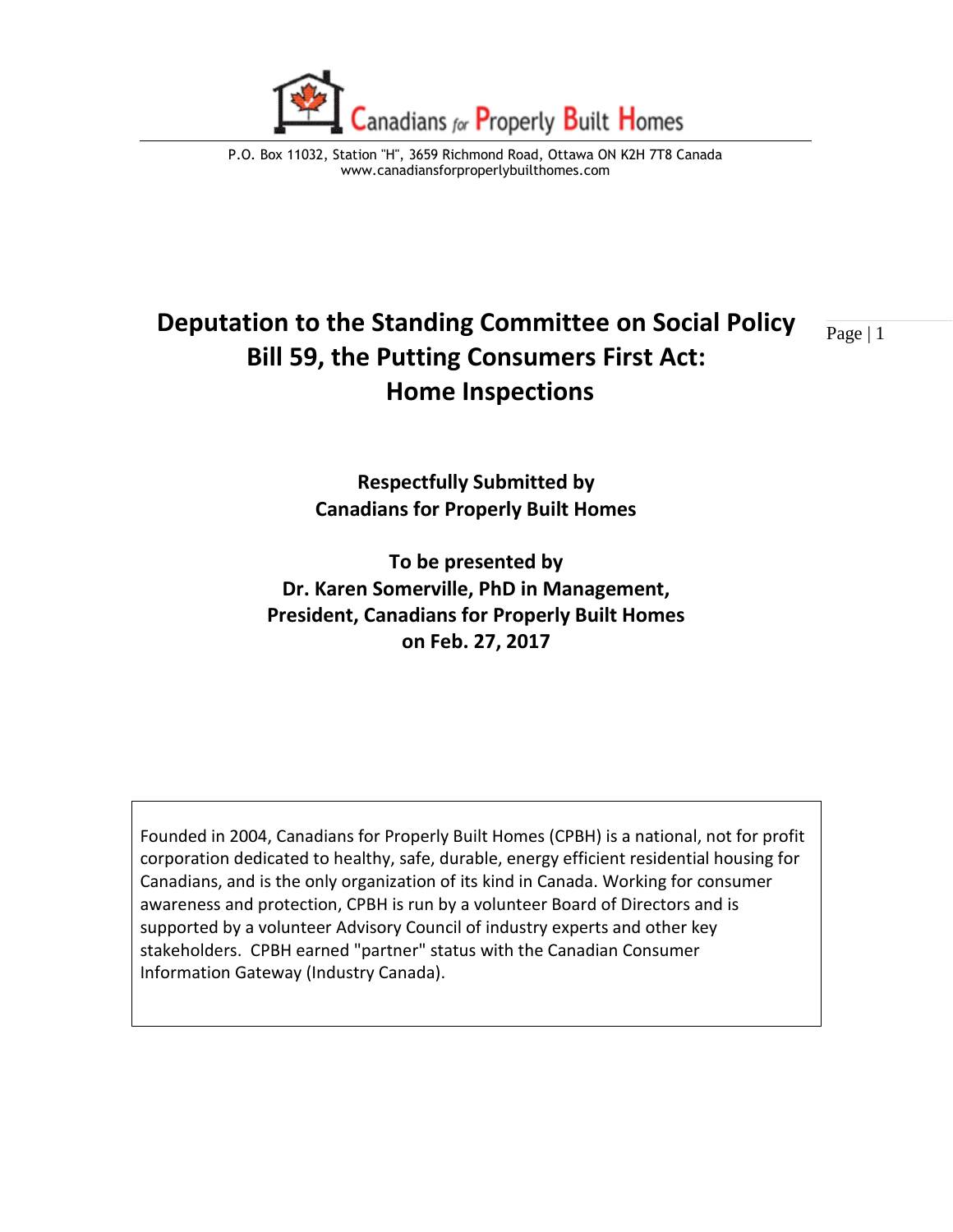

#### **Contents**

| 2. CPBH Supports Regulation of Home Inspection Industry but not Bill 593      |  |
|-------------------------------------------------------------------------------|--|
| 3. Perceived Overreliance on the 2013 "Home Inspector Panel Report"3 Page   2 |  |
|                                                                               |  |
|                                                                               |  |
|                                                                               |  |
|                                                                               |  |
|                                                                               |  |
|                                                                               |  |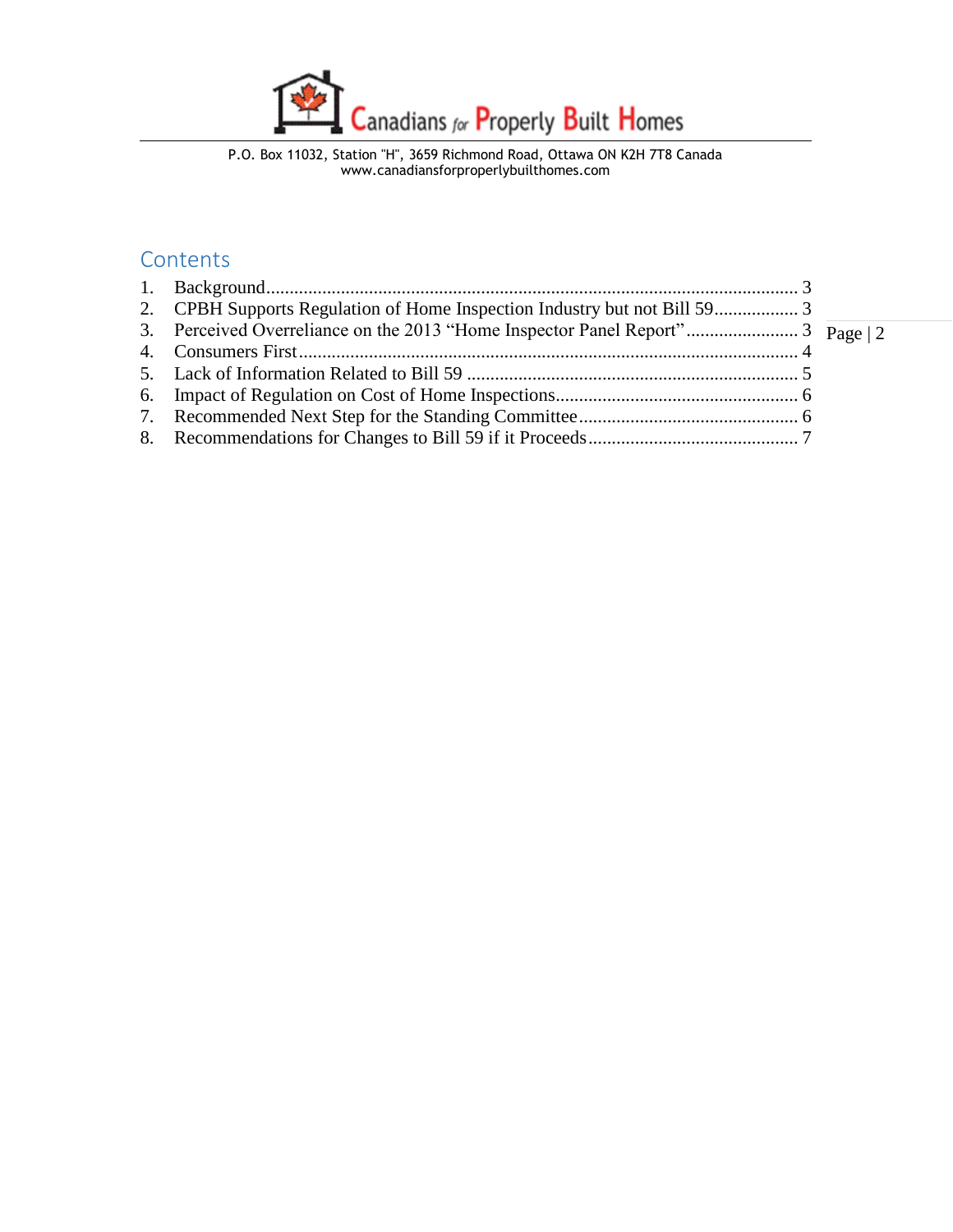

# <span id="page-2-0"></span>1. Background

Canadians for Properly Built Homes (CPBH) has heard from many (e.g., consumers, home inspectors, the media) over the past 13+ years about the problems in Ontario's home inspection industry.

Page | 3

Prior to developing this submission, CPBH also reviewed the 2013 "Home Inspector Panel Report", and the Hansard transcripts of the 2016 debates in the Ontario Legislature regarding Bill 59. As well, there were discussions in recent weeks with different stakeholders including home inspectors and others in related industries, in addition to consumers.

This submission only relates to the home inspection portion of Bill 59.

# <span id="page-2-1"></span>2. CPBH Supports Regulation of Home Inspection Industry but not Bill 59

CPBH supports the regulation of the home inspection industry but it is CPBH's position that Bill 59 is seriously flawed and should not proceed as is.

There are concerns that, as written, the home inspection portion of Bill 59 may be mainly an effort to save the home inspection industry and related jobs -- and to create more revenues for the government through taxes and oversight fees – rather than protecting consumers.

# <span id="page-2-2"></span>3. Perceived Overreliance on the 2013 "Home Inspector Panel Report"

- There were issues with the composition of the Panel membership, e.g., there were far too many members with vested interests, woefully inadequate representation of consumers and an insufficient number of women.
- There are shortcomings with the report, such as (in no particular order):
	- a. Inadequate attention to the costs that will ultimately be passed to consumers. There is concern that the estimated cost increases in the report may be far too low, e.g., What are the estimated costs associated with the proposed organization? Will government oversight fees included, and if so, what are they estimated to be?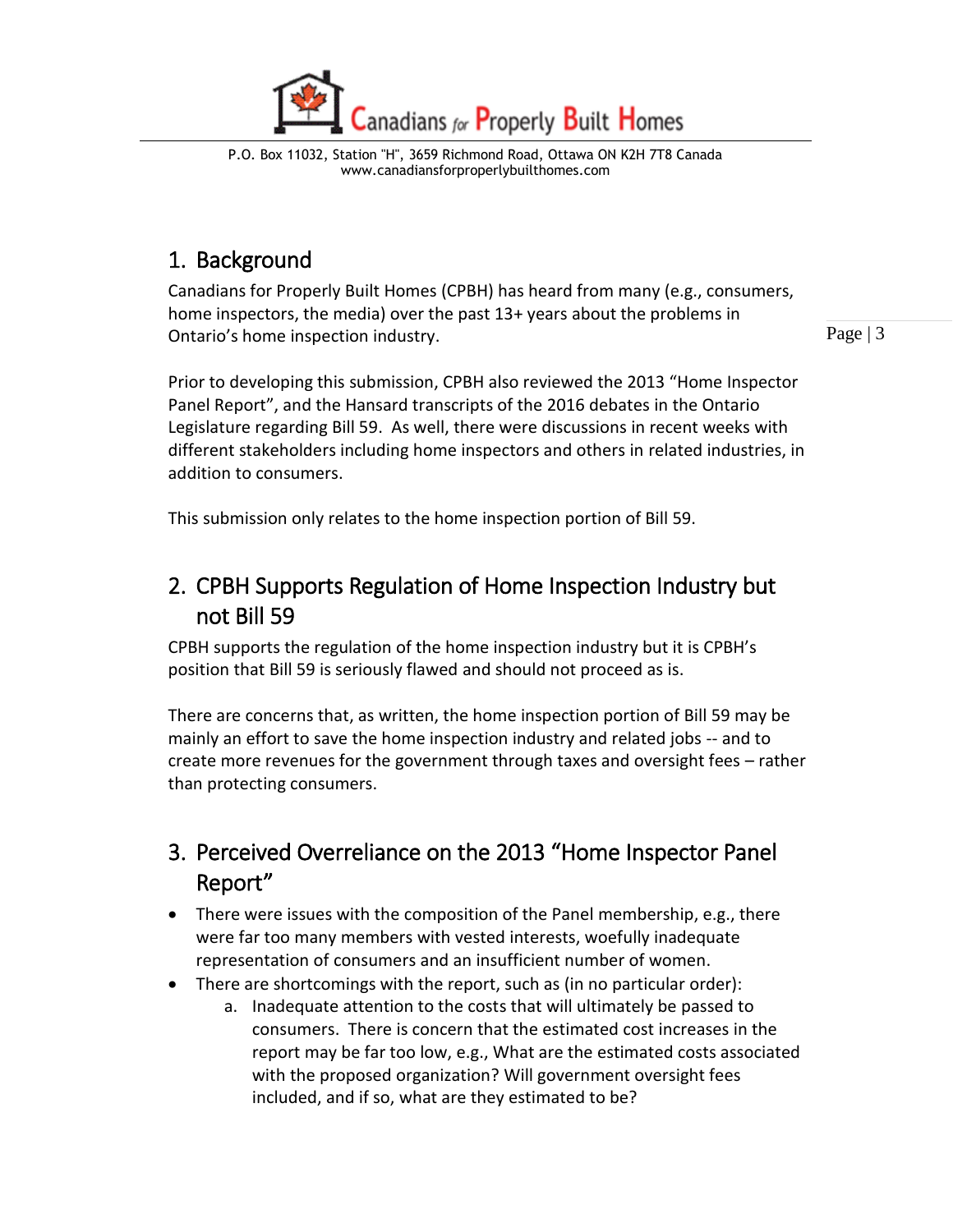

- b. Inadequate attention to private inspections needed during new home construction, e.g., given serious problems with the lack of enforcement of the Ontario Building Code during construction and with the Tarion Warranty Corporation.
- c. Inadequate attention to the need for home inspectors to clearly identify Code violations. Given that this is positioned as consumer protection legislation, citing Code violations must be a critical requirement for all home inspections.

Page | 4

- d. Inadequate attention to accountability and transparency considerations expected by the public in today's society.
- e. Inadequate attention to alternatives to the DAA such as direct government regulation that the Panel report described in Alberta and elsewhere.
- f. Inadequate attention to the issue of some realtors recommending particular home inspectors.
- g. Inadequate discussion concerning other types of home inspectors, e.g., engineers, Tarion inspectors, and HVAC inspectors.
- Market and home inspection industry have changed significantly since the report was submitted, e.g.,
	- i. rather than the industry growth that was referenced, some are of the view that the industry is now in serious decline.
	- ii. rather than the 50% to 70% of resale home inspections indicated in the report, some estimates are that the range is now 20% to 30%.

# <span id="page-3-0"></span>4. Consumers First

*"…add to my remarks to Bill 59, the Putting Consumers First Act. Doesn't that title imply that consumers are currently not put first in Ontario…?"* -- MPP R. Nicolls, Hansard, Nov. 23, 2016.

We agree with MPP Nicolls. If consumers WERE first in Ontario, there would already be legislation to ensure that the Ontario Building Code is enforced, and to deal with the serious problems with Tarion. Then consumers wouldn't have such a need for home inspections.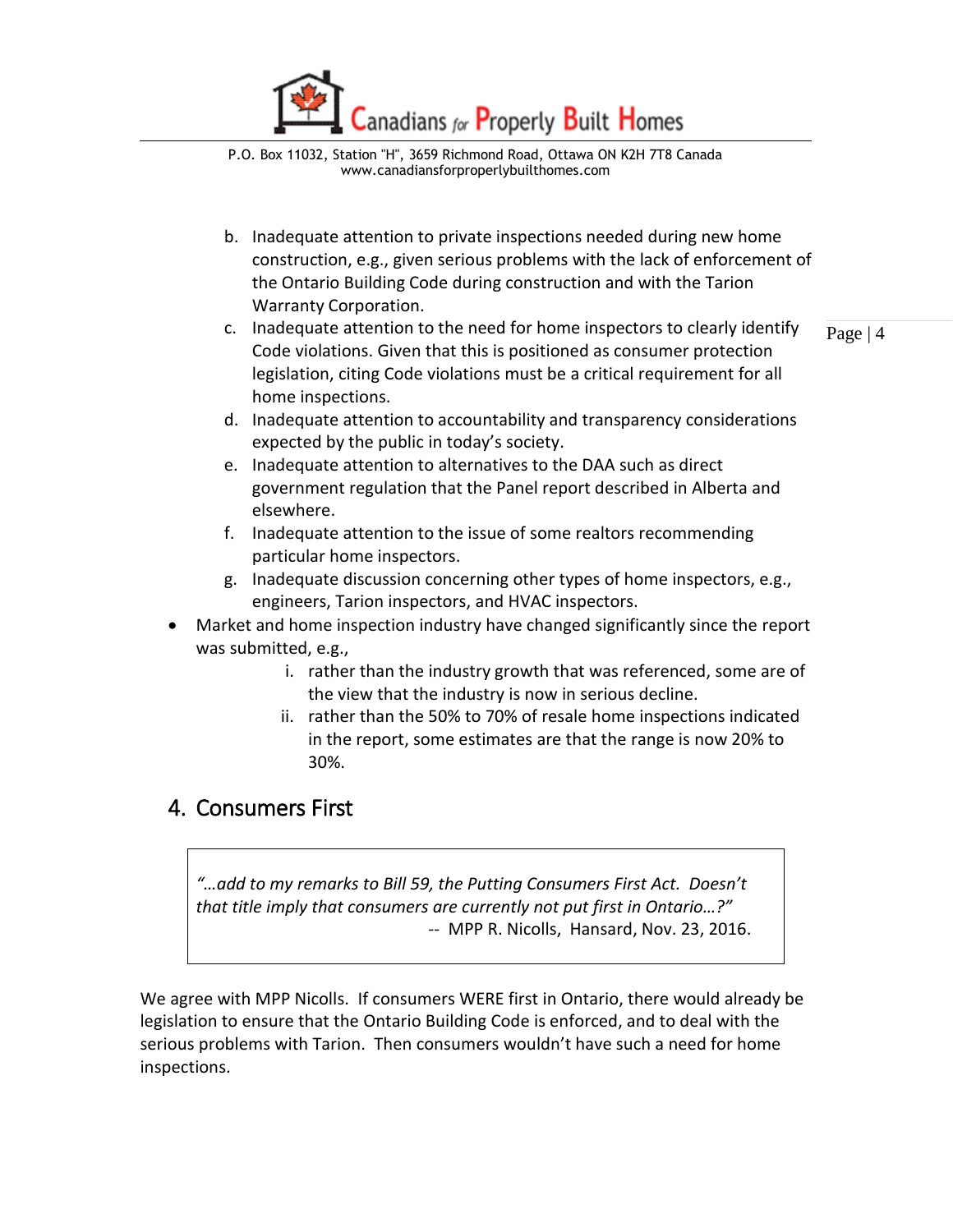anadians for Properly Built Homes

Obviously, all of the woes of the current housing market cannot be solved via private home inspections. The Government of Ontario must develop a sense of urgency related to housing, and take a comprehensive view of the serious situation - under one Ministry. New legislation in Ontario is urgently required to:

 1. Ensure that homes meet all codes, including the OBC, during construction. This would lessen the need for private home inspections and make homes more affordable.

Page | 5

- 2. Fix the serious problems with Ontario's new home warranty. This would lessen the need for private home inspections and make homes more affordable.
- 3. Find an alternative to the LAT given the long-standing, serious operational issues with that organization.
- 4. Ensure a qualified, regulated home inspection industry that is cost effective and efficient.
- 5. Develop other legislation required to address the lack of affordable housing.

Further, if consumers WERE first, the organizational structure proposed in Bill 59 would not be a separate corporation, i.e., a legal entity where the board must make decisions based on the best interests of the new corporation itself, instead of the best interests of consumers.

# <span id="page-4-0"></span>5. Lack of Information Related to Bill 59

*"…there is a concern that the bill doesn't allow for a lot of detail so that we can provide scrutiny with respect to what the framework and the layout are that are proposed for this regulation body, this scheme. I think we need to know more about these details for us to be able to provide some insight. What will the framework be? What will the layout of this regulation or licencing body be?..."*

- MPP J. Singh, Hansard, Nov. 16, 2016

We agree with MPP Singh. For example, this appears to be another organization like Tarion with a board dominated by vested corporate/industry interests rather than consumers, potentially unnecessarily very high costs, and seriously inadequate transparency and oversight. Also, where are the costing models that have been considered by the Ministry? (CPBH requested this information from Minister MacCharles, but it has not yet received.)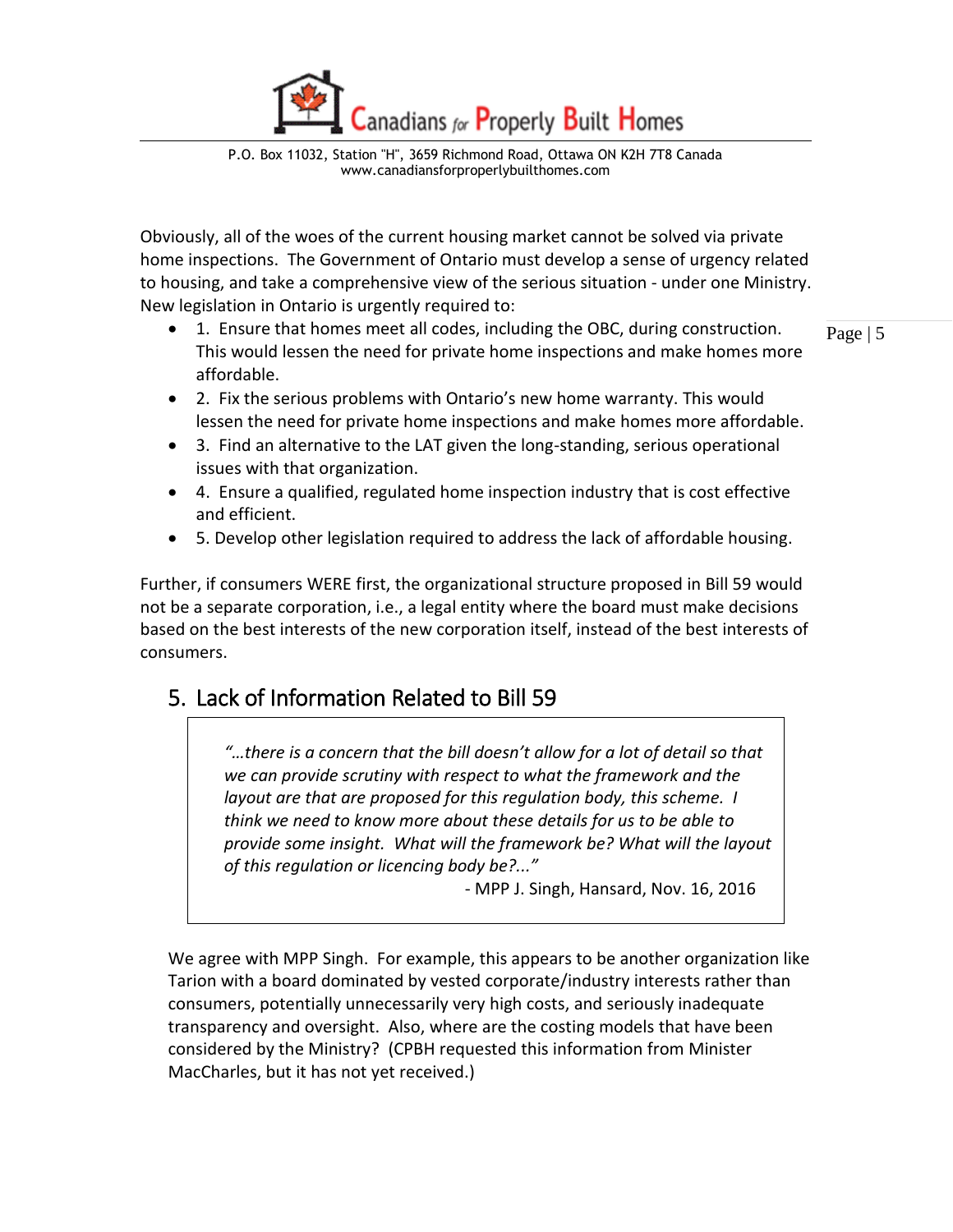

# <span id="page-5-0"></span>6. Impact of Regulation on Cost of Home Inspections

*"…The government cannot exempt themselves from their duty to ensure that the public is served cost-effectively and efficiently. If being a home inspector becomes prohibitively expensive, many professionals could simply quite the profession and increase the average price of a qualified, comprehensive inspection…"*

--MPP J. McDonell, Hansard, Nov. 16, 2016

Page | 6

We agree with MPP McDonell. There is a major concern that these costs could costs drive the price of a home inspection up to the point that the price further deters homeowners from getting a home inspection.

#### **It is imperative that private home inspections not become mandatory.**

Instead, there should be a strong, effective consumer awareness campaign, e.g., to make consumers aware of the risks of not having a home inspection. Consumers will pay for home inspections if they see value in this service.

# <span id="page-5-1"></span>7. Recommended Next Step for the Standing Committee

Before proceeding with Bill 59, seriously consider a direct government model such as Alberta offers. Anticipated advantages of a direct government model include:

- A true consumer protection model that will have the best interests of the consumers as paramount – which is a primary role for government. While DAAs may be popular for the Government of Ontario, they cannot be true consumer protection organizations, as these boards must focus primarily on the best interests of the corporate itself.
- Lower costs.
- Built in transparency and accountability, e.g., Auditor General of Ontario, Ombudsman of Ontario, Sunshine list, and Freedom of Information.